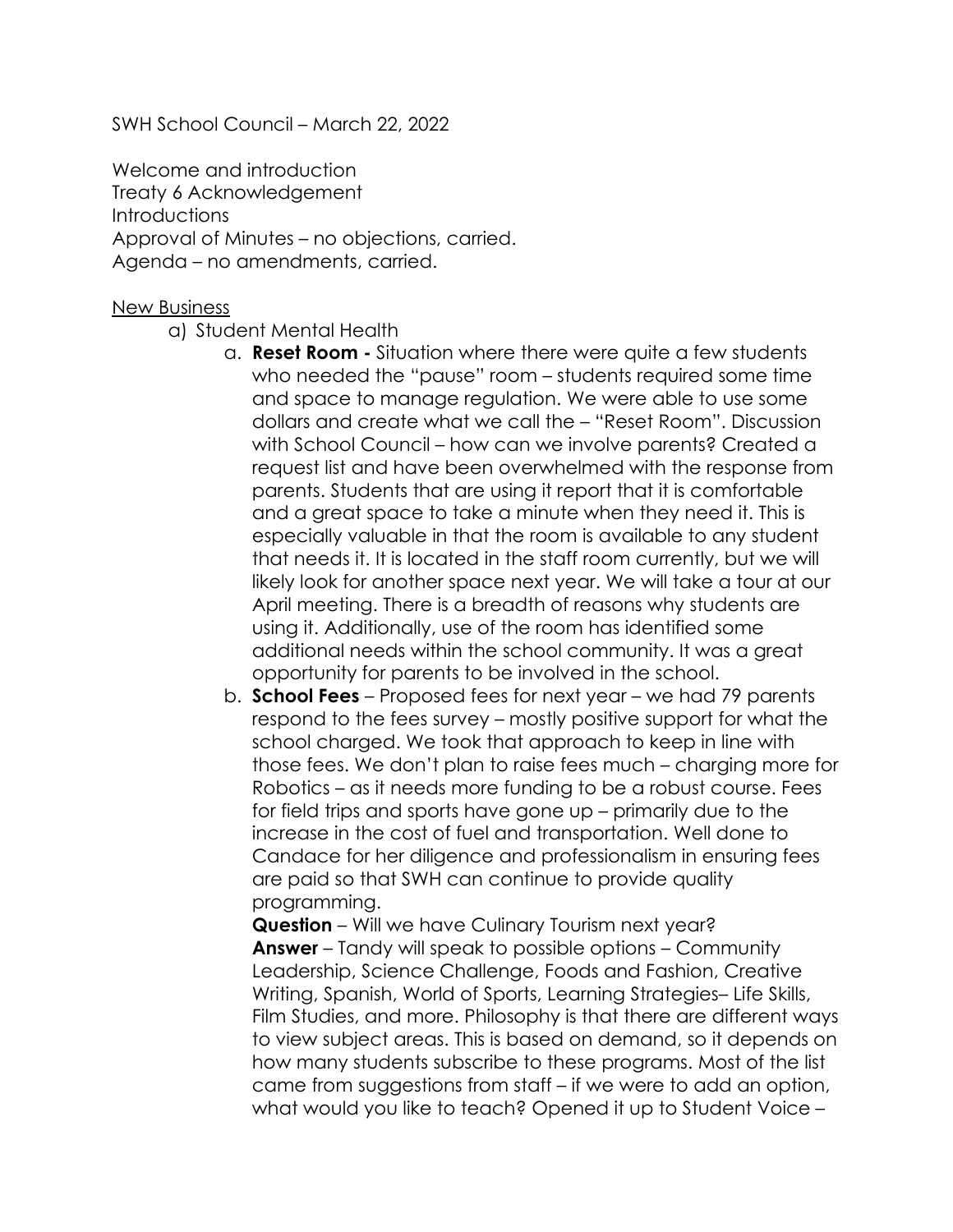asked grade 7 & 8 students what they would like to learn; many of the options overlapped with the suggestions from staff. Learning Strategies– Life Skills – how to create a resume, how to budget, how to grocery shop, study for your Learner's Permit; life skills that they might not get introduced to until CALM.

- c. **Save-On Foods Fundraiser –** Receipts keep coming in as are requests – we have the opportunity to support Mme. Fayed in her desire to create an afterschool group to focus on rocks, gems, and crystals. Additionally, the school purchase bleachers for the stage for sports viewing. We will also apply for the County Clothesline Grant and possibly another Strathcona County Grant or councillor's funds. Amit, Jacquie, and Lesley will work together. We will allocate \$3000 to the school for the bleachers and Mme. Fayed's group.
- d. **Sherwood Heights Replacement –** This has been a long journey and there are many folks who have been involved for many years in the work to get a new school. This is an exciting time and to get the official announcement of design funding. Usually it was one announcement, but this government has approximately 10 gates – we are through several of them. The board continues to meet with the mayor and Strathcona County, to continue the discussion of what the building will look like – will the County allow us to build adjacent to the existing school and then demolish and restore the old site. We have had these conversations ongoing and feel that our position with the County will allow us to hit the ground running once we get the design and tender. The county process is streamlined – all the stakeholders are at the table at the same time – which expedites the process. School will get new furniture – eligible for \$900,000 from reserves for furniture and equipment – with a high level of oversight. It will be a K-9 school with strictly French immersion K-6 and dual track 7-9. This allows us to reduce the transition for students and could encourage more students to stay in the French Immersion program.
- e. **Staff Recognition -** Spread the word! [www.recognizeswh.ca](http://www.recognizeswh.ca/) is a great way to send a message to support our staff. There are many schools in EIPS who are participating in this program. Jacquie and Krista will present on this project at the ASCA Conference & AGM.
- f. **ASCA Conference & AGM**  Does anyone want to attend the ASCA Conference and AGM? The EIPS board approved the sponsorship of members to attend? Lesley Bowman will present on behalf of SWH.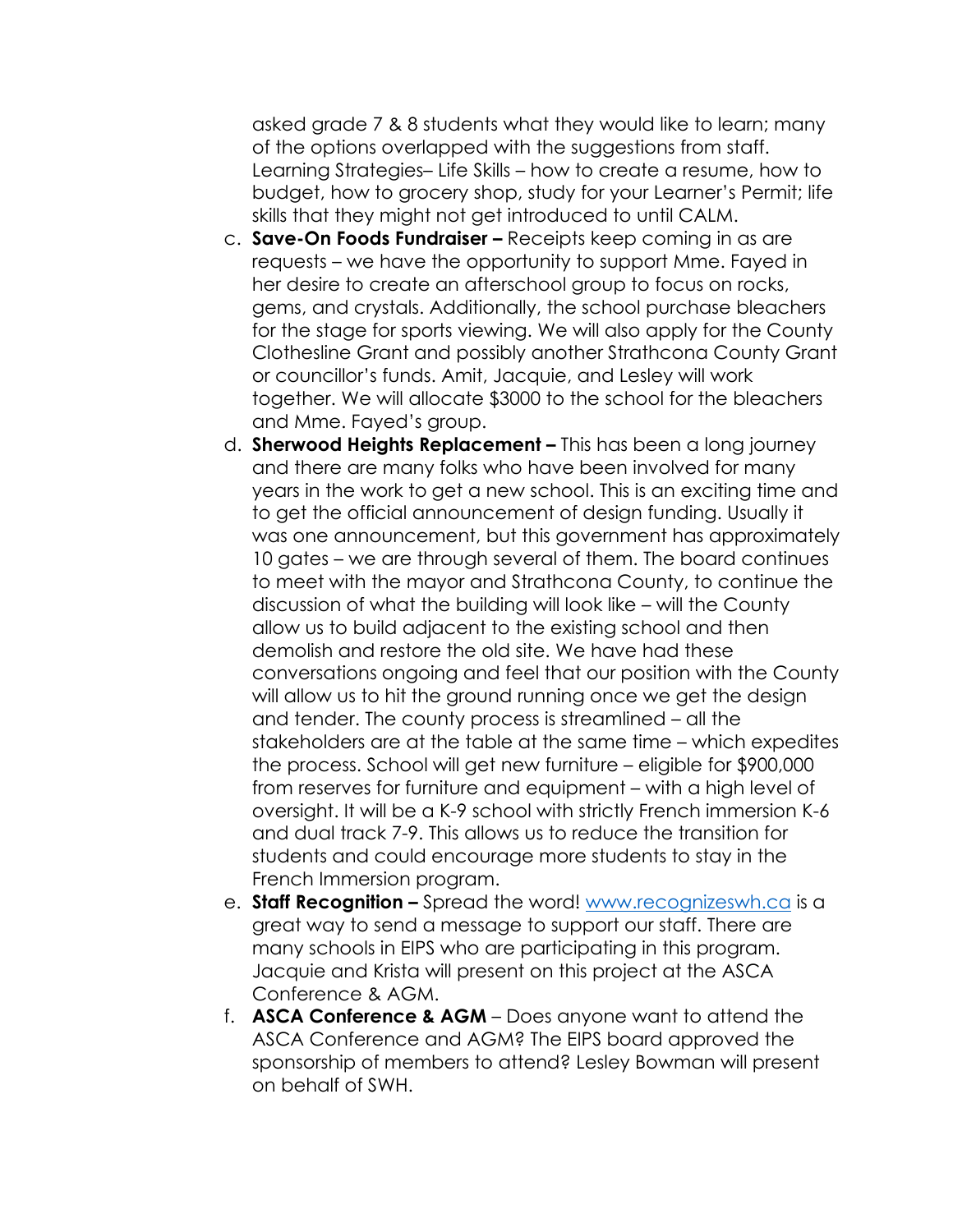- i. **PP22 – 02 – Considerations – 10% less than other HS exams, no reduction in cost with a reduction in weighting, grading Diplomas is good PD for teachers, not a significant cost overall, low weighting almost makes the exams not worthwhile, 'in perpetuity' is problematic.**
- ii. **PP22 – 02 – A policy review would be beneficial, some issues with deferred maintenance – that can depend on the particulars of the school, not necessarily tied to enrollment or capacity.**
- iii. **PP22 – 03 – Wholeheartedly support.**
- iv. **PP22 – 04 – Support**
- g. **COSC Report –** Tabled

## h. **Program Updates**

- i. Logos Report Melanie Ryzuk
- ii. Logos Chapel Joe Battison from Park Church came to each Logos class for chapel – kids enjoyed the singing, games and inspirational talk
- iii. Joe Battison will be coming in early Feb (Covid willing) to do series of talks for our Crossroads group – topics TBD.
- i. Family School Liaison Worker Jessica Moen
	- i. DARE ongoing the grade 7s are really loving the program. Ongoing support from our School Resource Officer – he is really getting into the school community. Really happy about the Reset Room and it is really exciting to see that room available for students.
- j. Principal's Report Amit Mali
	- i. Thank you to Trina for the advocacy around the replacement for SWH. It has been a long time coming. We are going to visit our feeder schools with some information about SWH – we will see the students in the morning and host the parents in the evening. We will also be having our open house for all students and families. Basketball Season just wrapped – today was teachers versus students and it was awesome! Lots of fun and joking and it felt like the fun part of school. Moving forward with our Honours program. We will have an update soon. June 10 will be Grade 9 Farewell – we have booked SPAC – and then leaving it up to parents or to offer the facility open for after the formal ceremony. After spring break, we will see if there are any parents who want to form a committee.

**Comment –** Thank you so much for all the noon hour clubs, it is a wonderful opportunity for my student, and she gets to connect with other students and students in other grades.